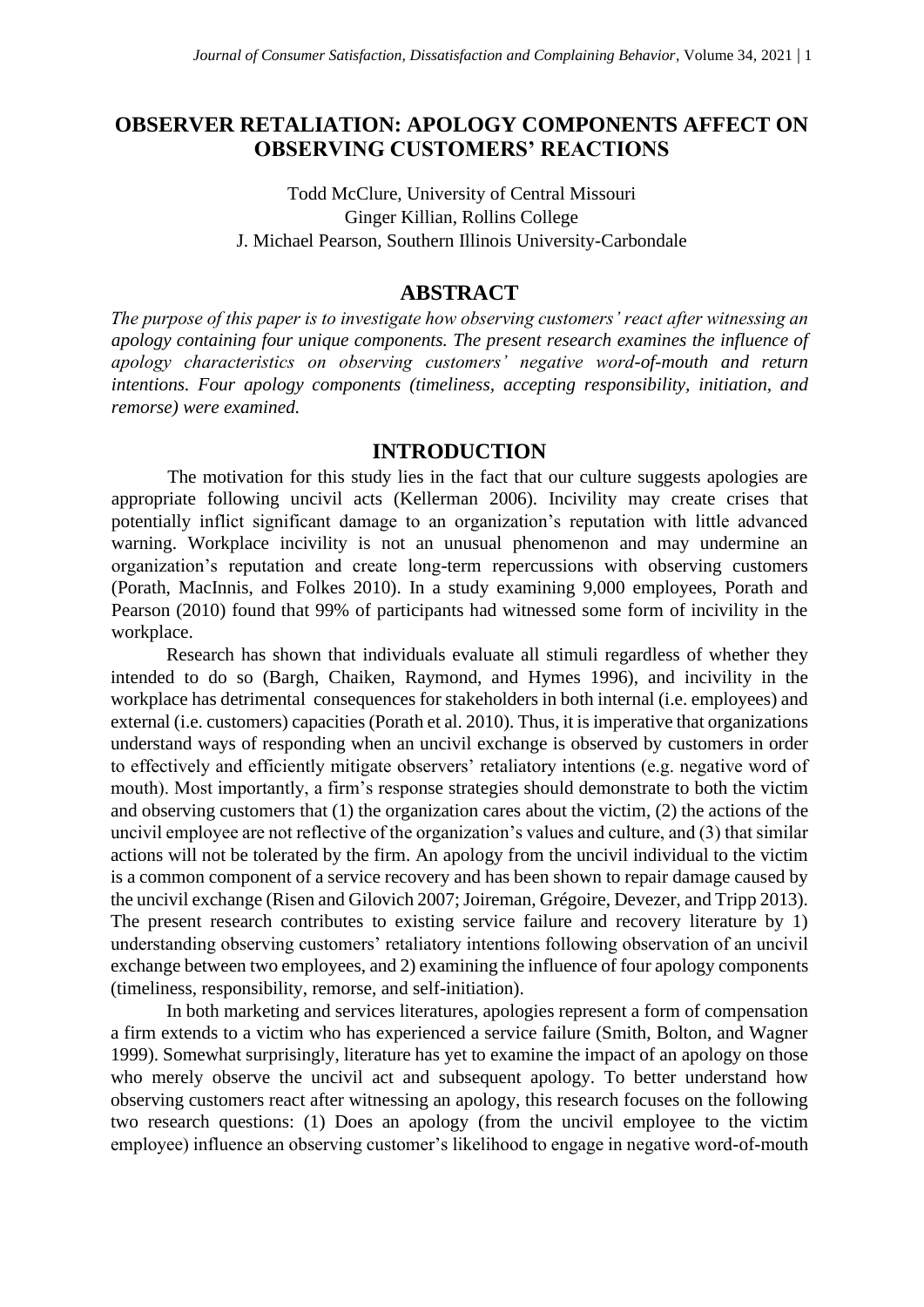or return patronage?; and (2) Which apology characteristics have an influence on an observing customer's likelihood to engage in negative word-of-mouth or return patronage?

## **CONCEPTUAL BACKGROUND**

## **Incivility**

Andersson and Pearson (1999) define incivility as "low-intensity deviant behavior with an ambiguous intent to harm a target that violates workplace norms for mutual respect" (p. 457). Porath and Pearson (2010) suggest incivility involves "…inconsiderate words and deeds that violate conventional norms of workplace conduct" (p. 21). Specific instances of workplace incivility vary but often involve treating an employee in a demeaning, disrespectful, or aggressive manner (Dormann and Zapf 2004; Grandey, Dickter, and Sin 2004) that may manifest more frequently as uncivil behavior as opposed to severe acts of aggression (Goldberg and Grandey 2007). Building from previous works (e.g. Andersson and Pearson 1999; Porath and Pearson 2010), the present research defines incivility as "any act by one employee that is directed at and displays a lack of respect for another employee."

Consumers are 'moral watchdogs' (Folger and Skarlicki 2005; Porath et al. 2011). Skarlicki and Kulik (2004) note that "...third-parties care about employee mistreatment... because mistreatment violates moral and social norms" (p. 191). In general, customers do not tolerate uncivil behavior (Huang 2008; Porath et al. 2010, 2011) because they understand it is unfair to the victim and counter to the way people should be treated. Consequently, customers that observe incivility empathize with the victim (Porath and Erez 2009) and may be a source of emotional support for the victim (Henkel et al. 2017). Additionally, Porath et al. (2010) found that observing customers desire to punish uncivil employee and may take it a step further and actively consider punishment against the organization (Porath et al. 2011).

### **Theoretical background**

Deontic Justice is a judgment about the morality of an outcome, process, or interpersonal interaction (Cropanzano, Goldman, and Folger 2003; Porath et al. 2011) grounded in the belief that "people value justice simply because it is moral" (Colquitt and Greenberg 2001, p. 221). Societal norms suggest that acts of incivility are incongruent with how people should be treated. To determine when a moral violation has occurred, individuals analyze the situation in terms of what *should* have happened (Folger and Cropanzano 1998). Observers of incivility may respond instinctively and heuristically rather than rationally, allowing intuition to guide feelings about what is right or wrong.

Deontic justice is experienced by both unaffiliated third parties and victims (Folger 2001; Rupp and Bell 2010). In the present study, an observing customer who observes an employee act uncivilly to another employee will have a strong desire to see the uncivil employee held accountable for the unjust actions. By extension and association, the observing customer's desire for accountability will extend to the firm as well, being as the firm has employed the individual with questionable morals. The study also seeks to understand the reactions of observing customers, when the victim receives a sincere apology from the uncivil employee and the observing customer feels that the uncivil employee has done the moral, right thing.

#### **Dependent Variables**

Research on customer retaliation primarily adopts the perspective of a customer who has been the victim of a poor service experience (Funches, Markley, and Davis 2009; Grégoire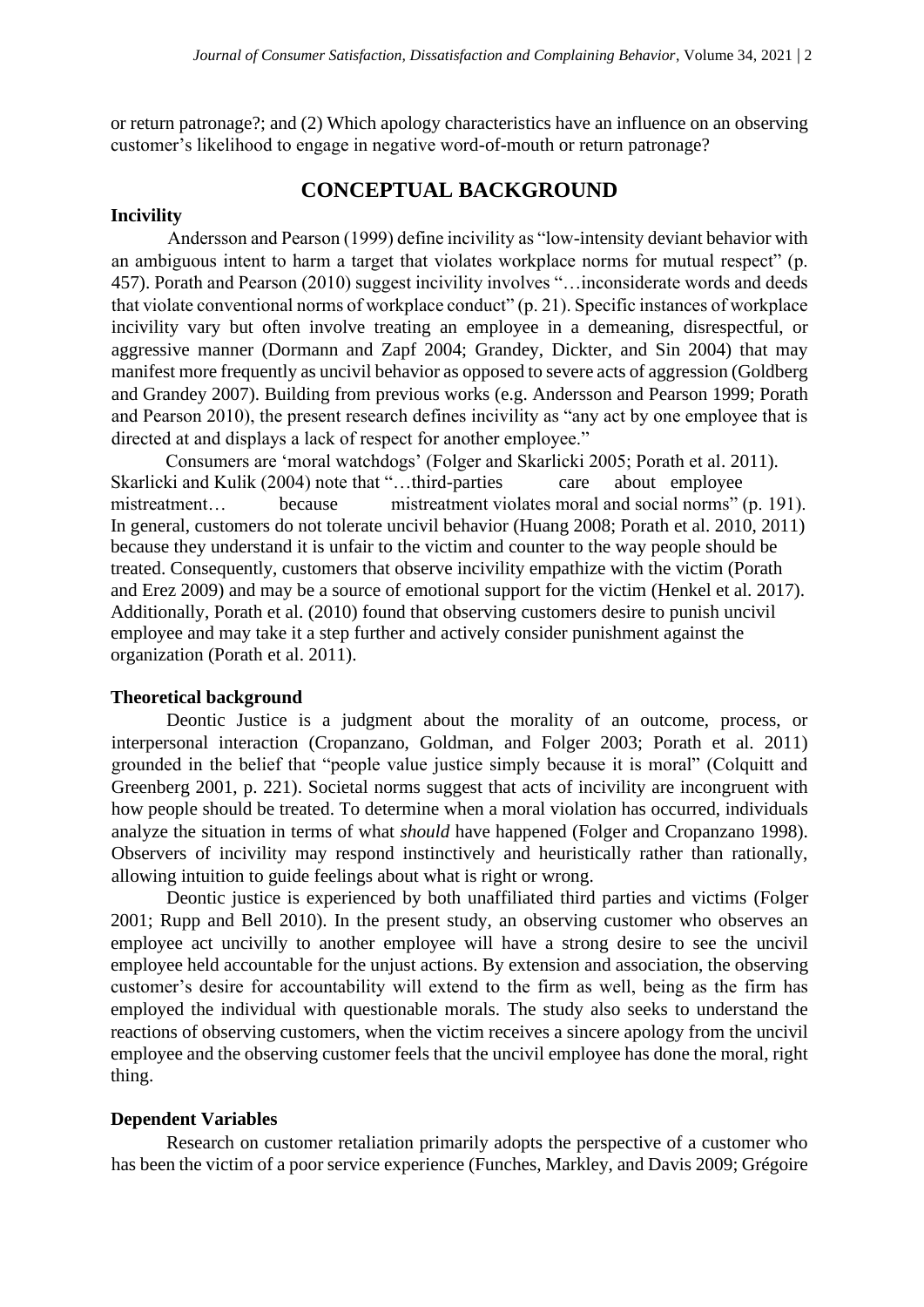and Fisher 2008). Justicebased models assert that a service failure represents a violation of some norm, motivating customers to pursue measures of restoring fairness (Grgoire and Fisher 2008). The present research suggests that observing customers who seek to retaliate against the uncivil employee or the firm will choose one of two alternatives: fight or flight, either of which may have a significant impact on future firm performance.

O'Reilly and Aquino (2011) suggest that an individual's behavior in response to observing an injustice is motivated by one of two goals (Higgins 1997, 1998): approach or avoidance. If the approach motivation is activated, the observer will be motivated to "fight" by punishing the uncivil individual and/or supporting the victim. In cases where the avoidance motivation is activated, the observer will enact a "flight" stance and will be motivated to remove him or herself from the situation. The enacted motivation will guide the observing customer's behavior in response to the uncivil incident.

Word-of-mouth is a common behavioral response examined in the services literature (e.g. Grégoire and Fisher 2008; Hirschman 1970). Positive word-ofmouth communicates to a firm and others that an organization has satisfied or exceeded expectations, but negative wordof-mouth typically expresses a customer's dissatisfaction with an organization, often intended to protect others from a similar sub-standard experience.

Negative word-of-mouth is defined as a customer's efforts to share his or her experience, and to denigrate a service firm to friends and family (Grégoire and Fisher 2008). Research has shown that negative word-of-mouth does not always come from the victim (Porath et al. 2011). This study also found support for the notion that incivility in a service environment can be profoundly detrimental to customers' service experience and may lead to a deteriorating customer-firm relationship or more severe negative consequences (Huang 2008).

Research has also shown that both victims and observers of incivility in the workplace feel less committed to the organization (Pearson and Porath 2005) and would consider actions that denigrate the firm or push others away from the firm (Porath et al. 2011). Patronage Reduction is defined as efforts to reduce the frequency of his or her visits, spend less per visit, and/or to frequent competitors more intensively (Grégoire and Fisher 2006). Somewhat surprisingly, observers may be less forgiving of a perpetrator than the victim, even going so far as to avoid the uncivil individual altogether (Green, Burnette, and Davis 2008). In line with this study, Grégoire and Fisher (2008) suggest that customers may avoid a firm because he/she does not want to repeat the negative experience.

## **Independent Variables**

Marketing literature on apologies is rather limited, and often includes an apology only in dichotomous terms: present or absent (e.g. Smith et al. 1999; Tax, Brown, and Chandrashekaran 1998; Wirtz and Mattila 2004); sincere or insincere (Basford, Offermann, and Behrend 2014). An apology is a common and socially responsible type of behavior that follows some act of indiscretion (Schlenker 1980). Conventional wisdom would suggest that an apology after a transgression is an important step in the reconciliation process (Fehr and Gelfand 2010). Apologies promote forgiveness (Exline, Baumeister, Bushman, Campbell, and Finkel 2004), improve trust (Kim, Ferrin, Cooper, and Dirks 2004), help repair damaged relationships (Tomlinson, Dineen, and Lewicki 2004), and communicate that similarly offensive behaviors will not occur in the future. In the present research, we define an apology as a statement or expression of regret or acknowledgement of an offensive act.

Apologies can be an effective form of service recovery, potentially turning an angry victim into a relatively satisfied one (Bradley and Sparks 2009; Davidow 2003). However,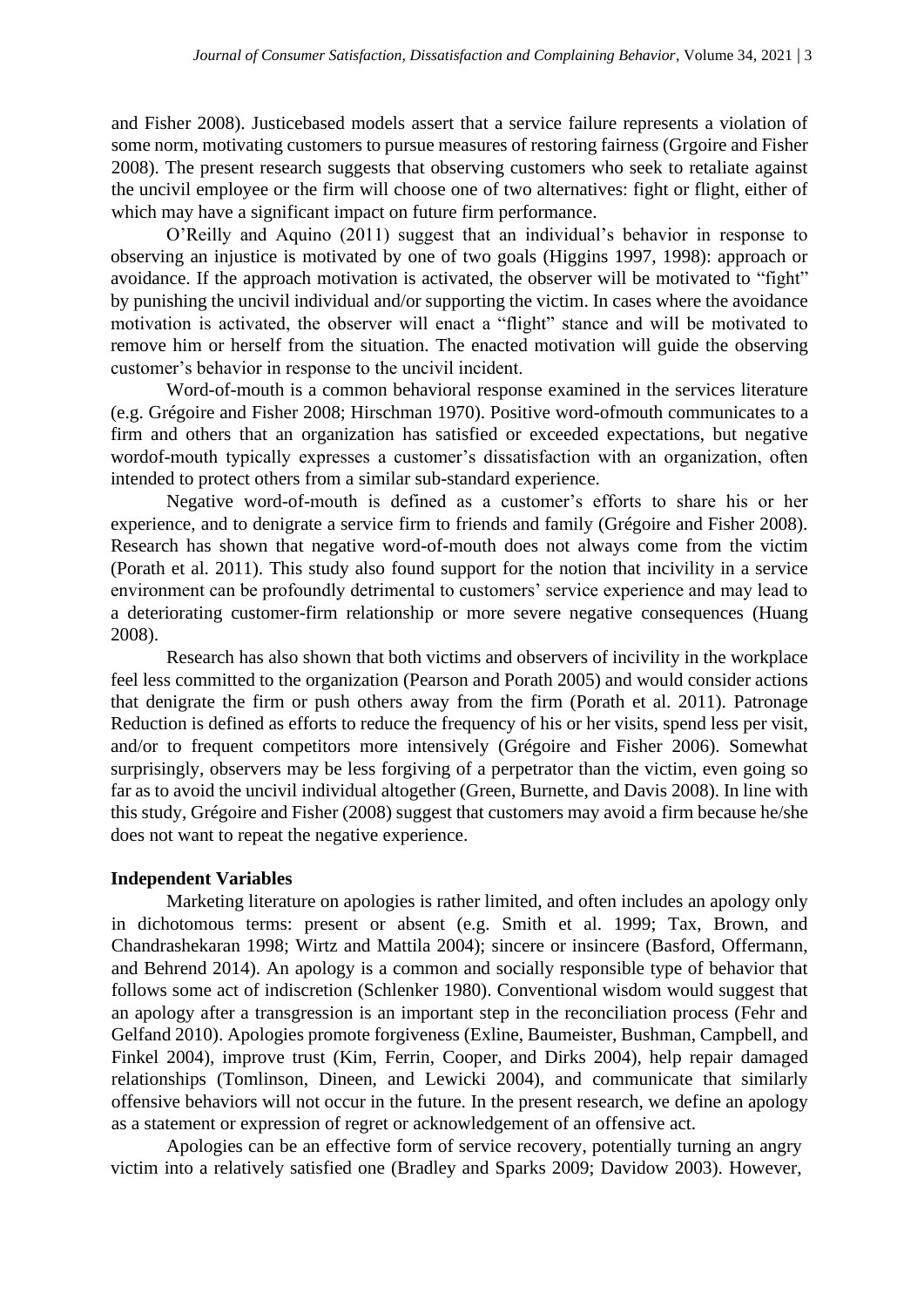the mere presence of an apology may not be sufficient to mitigate the negative effects of an act of incivility. Arguably more critical than whether or not an apology is offered is how an apology is delivered. Apologies differ and their delivery can have a profound impact on how well the apology is received (Roschk and Kaiser 2013). Thus, exploring an apology's structure and delivery in order to assess the effect on an observing customer's retaliatory intentions is worthwhile.

Although apologies vary greatly across situations, past research has provided evidence that comprehensive apologies are more likely to result in forgiveness (Darby and Schlenker 1982; Scher and Darley 1997). This research investigates the relative importance of four critical factors commonly associated with a sincere apology: timeliness, remorse, initiation, and responsibility. While the number of possible characteristics of an apology is lengthy, this study focuses on the four previously mentioned because of their inclusion in earlier work on apologies (Fehr and Gelfand 2010; Jehle, Miller, Kemmelmeier, and Maskaly 2012; Roschk and Kaiser 2013) and because an observing customer can easily identify and distinguish between each of the characteristics.

*Timeliness.* In some cases, an apology may precede the action that necessitates an apology. For example, a waiter may apologize to a customer if the restaurant is out of a particular menu item before the customer places their order. More often, an apology is a corrective action that follows an egregious act (Bradley and Sparks 2009). Timeliness of an apology is defined as the speed with which the uncivil employee offers an apology following an uncivil incident.

Customers appreciate when a firm responds quickly to a service failure (Blodgett et al. 1997). Lewicki and Bunker (1996) found that in the aftermath of a wrongdoing, the timeliness of an offender's apology is an important element in whether or not restorative action is effective. The timeliness of an apology is an informational cue for both the victim and observers about the wrongdoer's personality, disposition, and retaliatory intentions. A substantially delayed apology may create doubts within the victim that an apology will ever be offered whereas a timely apology shows that the uncivil employee recognizes the wrongdoing while also reducing the time the victim has to make subjective interpretations about the uncivil employee's true intent or disposition.

- **H1a:** For an observing customer, witnessing a timely apology reduces the likelihood the observing customer will engage in negative word-ofmouth about the firm.
- **H1b:** For an observing customer, witnessing a timely apology reduces the likelihood the observing customer will reduce his or her patronage with the firm.

*Responsibility.* Scher and Darley (1997) note that "admission of responsibility....is a necessary feature of an apology because it conveys to the listener that the speaker is aware of the social norms that have been violated and therefore conveys that the speaker will be able to avoid the offense in future interactions" (p. 129). In a qualitative study by Basford (2013), admitting responsibility was a theme that emerged as contributing to the perceived sincerity of an apology; subjects that recalled their leader accepting responsibility for their actions as part of the apology rated the apology as more sincere than leaders who apologized but did not explicitly acknowledge his or her responsibility. Similarly, an observing customer is likely to view an apology that includes some admission of responsibility as more sincere than one that does not accept responsibility. This study proposes that an uncivil employee's personal acceptance of responsibility will be viewed positively by observing customers.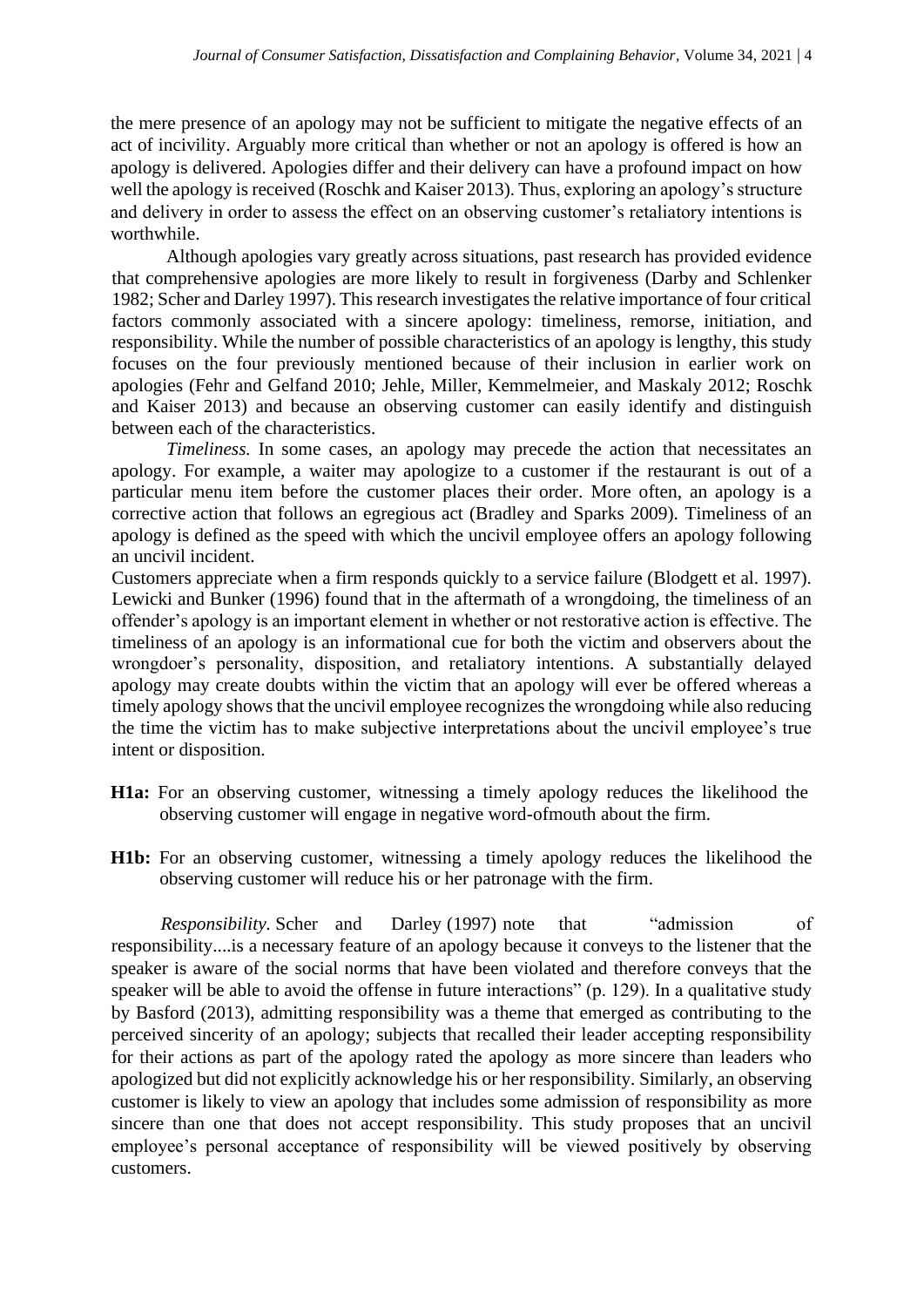- **H2a:** For an observing customer, witnessing an apology in which the uncivil employee accepts responsibility for his or her uncivil behavior reduces the likelihood the observing customer will engage in negative word-of-mouth about the firm.
- **H2b:** For an observing customer, witnessing an apology in which the uncivil employee accepts responsibility for the uncivil behavior reduces the likelihood the observing customer will reduce his or her patronage with the firm.

*Initiation.* Initiation, the third characteristic of an apology, is defined as the impetus for delivering the apology. The notion of initiation is a recurring characteristic of a service recovery effort found in previous research (e.g. Smith et al. 1999). Although an apology is commonly regarded as an appropriate response following an uncivil incident, it is not always the case that the uncivil individual will willingly apologize; some may only apologize if ordered to do so. Initiation of an apology refers to whether or not the perpetrator's apology occurred due to an internal factor (e.g. personal guilt or remorse) or an external factor (e.g. coerced by another party). When a perpetrator is proactive in offering an apology, it communicates to the victim and observers that the uncivil employee feels guilt or remorse for the uncivil action. An apology that is motivated by internal circumstances (i.e. guilt or remorse) should be more effective at reducing negative outcomes as compared to an apology that was motivated by external circumstances (e.g. Jehle et al. 2012).

Schleien, Ross, and Ross (2010) found that children reacted more favorably to a spontaneous (internally motivated) apology as compared to an apology that was extended because the parent ordered the uncivil child to do so (externally motivated). Interestingly, Risen and Gilovich (2007) showed that a victim's perception of the offender remained unchanged for both voluntary and coerced apologies. In contrast, observers respond quite differently to internally versus externally motivated apologies. Prior works found that observers liked the offender less and punished the offender more if the apology was coerced (Darby and Schlenker 1982, 1989) and that only an internally-initiated apology led to an observer's forgiveness of the perpetrator (Risen and Gilovich 2007).

- H3a: For an observing customer, witnessing an apology that is initiated by the uncivil employee rather than coerced by someone else, reduces the likelihood the observing customer will engage in negative word-ofmouth about the firm.
- **H3b:** For an observing customer, witnessing an apology that is initiated by the uncivil employee rather than coerced by someone else reduces the likelihood the observing customer will reduce his or her patronage with the firm.

*Remorse***.** Remorse is defined as the feeling of guilt or shame for a wrongful act (Boyd 2011). According to Scher and Darley (1997) an "apology without an expression of remorse generally seems to be perfunctory or formal" (p. 130). In the aftermath of a transgression, a remorseful statement serves as an indicator that the uncivil employee recognizes the behavioral error and acknowledges that he or she should have behaved differently (Boyd 2011). Darby and Schlenker's (1982) study found that apologies with a remorse component reduced the victim's desire to punish the offender. An apology without any expression or indication of remorse may leave both the victim employee and other observing customers to speculate if or when the uncivil employee will engage in similarly offensive or inappropriate behaviors in the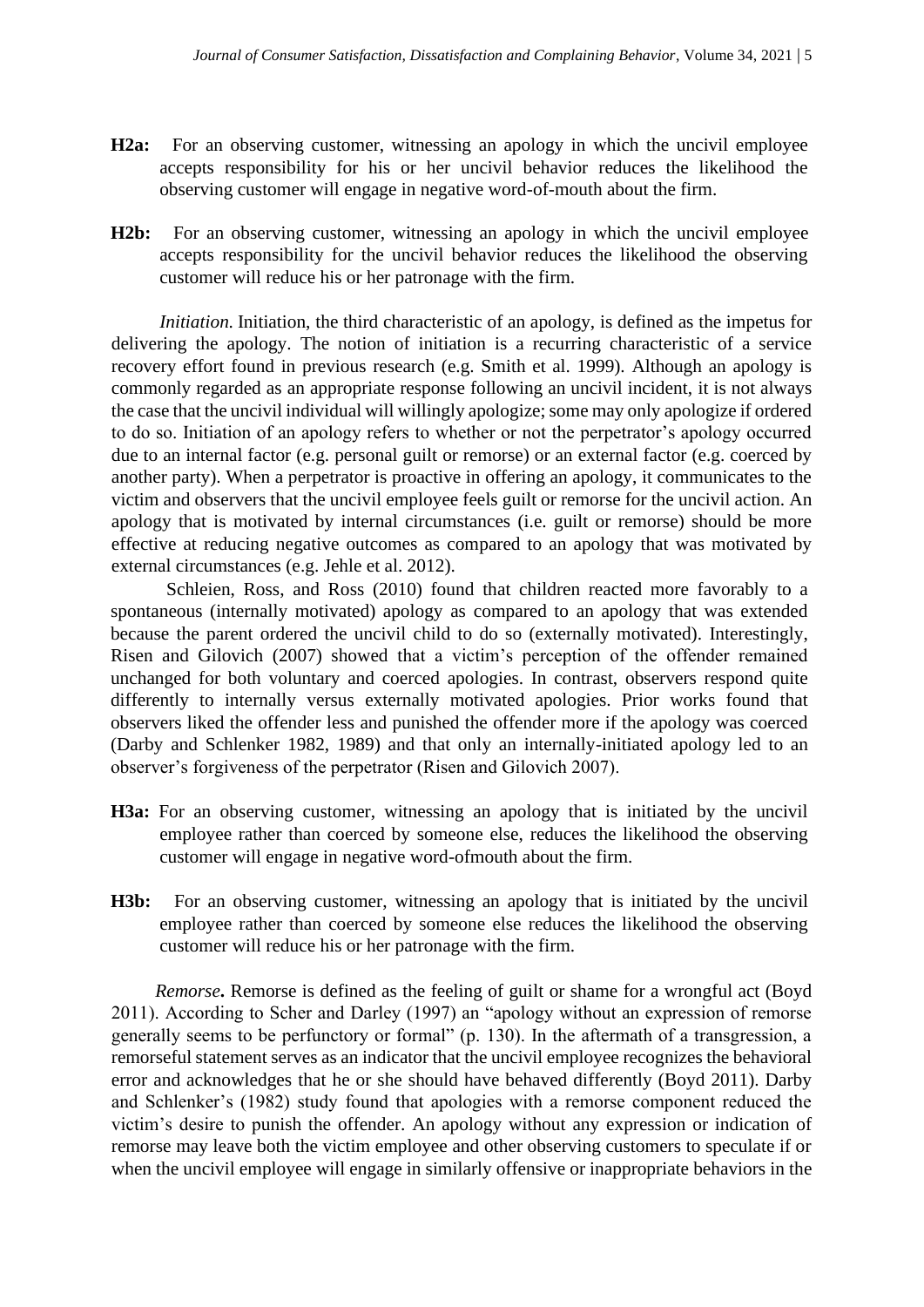future. An expression of remorse and empathy has been shown to have a positive impact on an apology's effectiveness and perceived sincerity (Roschk and Kaiser 2013). This study posits that a genuine statement of remorse will positively influence the observer's perception of the uncivil employee. By extension, these positive effects will extend to the firm as well, as the uncivil employee is viewed as a representative of the firm.

- H4a: For an observing customer, witnessing an apology in which the uncivil employee expresses remorse for his or her uncivil behavior reduces the likelihood the observing customer will engage in negative word-of-mouth about the firm.
- **H4b:** For an observing customer, witnessing an apology in which the uncivil employee expresses remorse for the uncivil behavior reduces the likelihood the observing customer will reduce his or her patronage with the firm.

## **METHODOLOGY**

### **Study Design**

This research project examines the influence of apology characteristics on an observer's retaliatory intentions. Participants were presented a scenario whereby customers observe an uncivil incident between two employees in a restaurant setting. This scenario was chosen insomuch as dining is a commonly occurring service environment where observation of employee interactions is likely. Each participant read a series of scenarios created by manipulating two levels for each of the four apology components (timeliness, remorse, responsibility, and initiation). A full factorial design consisting of four treatments and two levels per treatment required 16 scenarios  $(2<sup>4</sup>)$ . Given the two settings for each scenario (restaurant context: upscale or casual), 32 scenarios were required.

Unlike many studies that rely on the number of participants to increase power, the number of scenarios to is the primary driver of increased power (Karren and Barringer 2002). The goal is to present enough scenarios to yield realistic results without having too many scenarios that might lead to participant fatigue. Participants were randomly assigned by Qualtrics into one of two experiment settings (Casual vs. Upscale) and asked to answer all scenarios (16) related to the setting. Internal validity is addressed through random assignment by Qualtrics by decreasing systematic error and balancing the number of subjects per experimental setting. Thus, any difference between the groups is a result of the manipulations or by chance.

## **Instrument**

ANOVA allows for a study to determine if any differences exist between combinations of treatment variables. In this study, restaurant context (upscale/casual) was manipulated between subjects to test the effects of apology components across different settings. Restaurant context was consistent across scenarios for each participant. (A sample scenario is provided in Appendix A.)

The treatment variable levels included in the instrument were established in prior literature. The timeliness construct has primarily been conceptualized in the service failure and recovery literature as a dichotomous variable of timely/untimely (e.g. Blodgett et al. 1997; Davidow 2003). For this study, we included the same timely/untimely dichotomous treatment. Responsibility has been included in earlier works (e.g. Tomlinson et al. 2004), also as a dichotomous variable of accepted responsibility/did not accept responsibility; we utilized the same descriptors in our scenario. Initiation was included in the service failure and recovery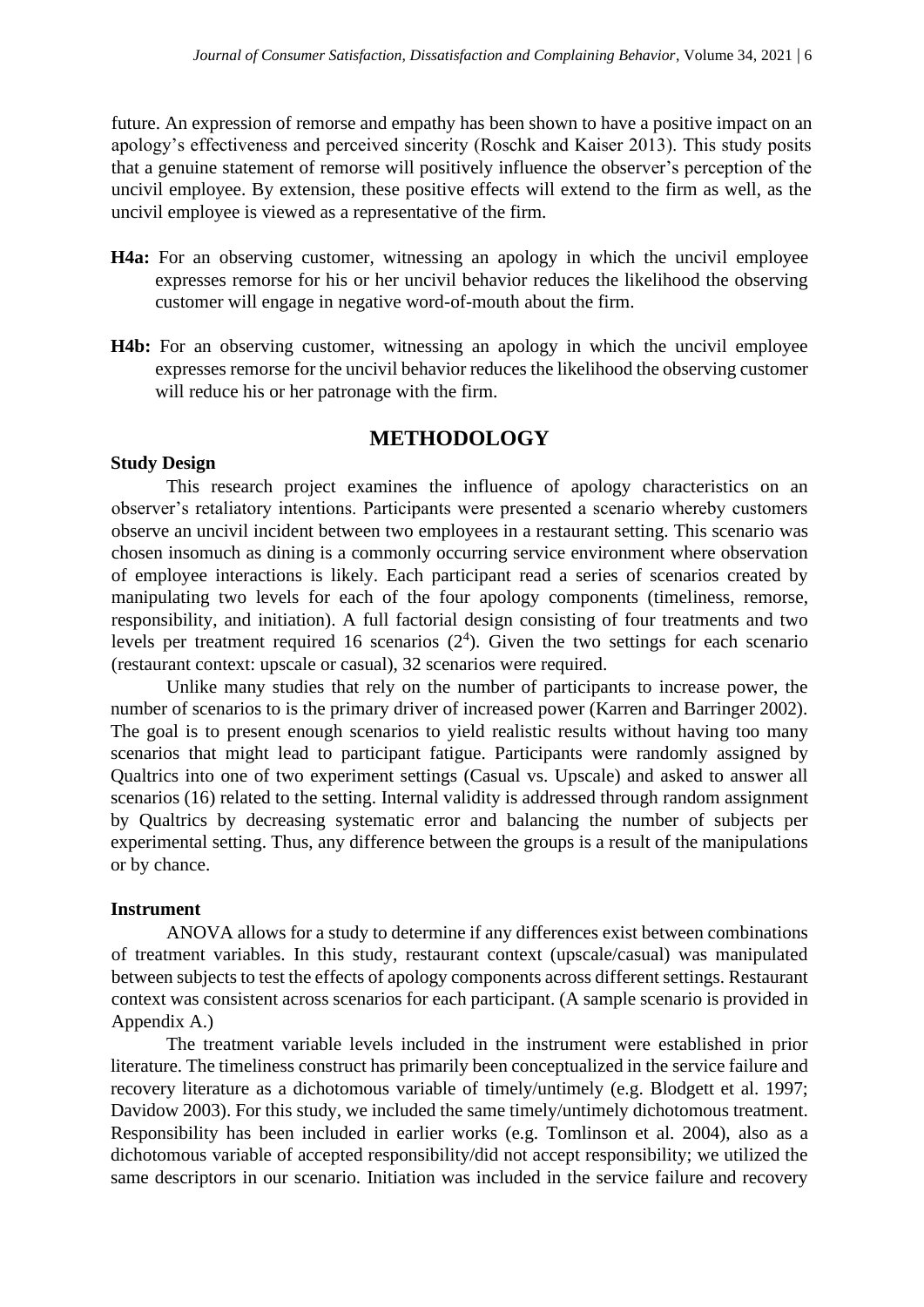literature as a dichotomous variable of spontaneous/coerced (e.g. Jehle et al. 2012; Risen and Gilovich 2007), and thus remained the same in our instrument. The final treatment variable, remorse, is typically found as a dichotomous variable of expressed remorse/did not express remorse (Boyd 2011; Lazare 2004), and therefore was included similarly in the present study. 5-point Likert scales were utilized to measure the dependent variables. The items measuring the dependent variables (negative word-of-mouth, patronage intentions) were adapted from scales previously created by Grégoire and Fisher (2008) and Grégoire et al. (2009). To reduce participant fatigue, single items were chosen to represent each dependent variable.

#### **Sample**

Participants were recruited using Amazon's Mechanical Turk (MTurk). A total of 374 participants attempted the study. The average completion time for each participant was 11 minutes, with a standard deviation of 3 minutes. Participants greater than 2 standard deviations from the mean were excluded, resulting in 76 participants being removed. An additional 28 were excluded due to failing the check questions (22) or completing all scenarios (6). Thus, the analysis was performed on the remaining 270 completed responses.

#### **Analysis**

After reading each scenario, participants indicated their intention to engage in each retaliatory behavior on a scale of one to seven that ranged from "very unlikely" to "very likely." A single-item measured each of the retaliatory behaviors: 1) negative word-of-mouth and 2) return intentions. To adjust the data in order to reduce the impact of an overpowered study, we calculated an average for each subject's response for the eight high and eight low questions. Dummy coding was used to determine which questions portrayed each of the apology characteristics as high/low. Once this process was completed, the one-way analysis of variance (ANOVA) technique was used to determine whether the dichotomous groups have statistically different dependent means for each treatment level (Tabachnick and Fidell 2007). ANOVA was also used to compare the dependent variable means of each treatment between blocking variable groups.

## **RESULTS**

Hypothesis 1 examined the influence of an apology's timeliness on an observing customer's negative word-of-mouth (NWOM) or patronage reduction intentions. There were no significant differences in NWOM intentions for an observing customer who witnessed a timely as compared an untimely apology (F<sub>1, 538</sub> = 3.469, p = .063, partial  $\eta^2$  = .006, observed power = .460). The analysis for Hypothesis 1b revealed a statistically insignificant difference  $(F<sub>1, 538</sub> = 2.606, p = .107$ , partial  $2 = .005$ , observed power = .364). These  $\eta$  results suggest that an apology's timeliness may not have a significant impact on an observing customer's NWOM or patronage intentions.

Hypothesis 2 examined the extent to which the uncivil employee accepted responsibility for his/her behavior would influence an observing customer's NWOM or patronage reduction intentions. Results from hypothesis 2a indicate significant differences between responsibility acceptance levels on an observing customer's NWOM ( $F_{1, 538} = 7.762$ ,  $p = .006$ , partial  $\eta^2 = .014$ , observed power = .794). Mean NWOM scores were higher for observing customers after witnessing an apology in which the uncivil employee *accepts responsibility* ( $M = 3.296$ ,  $SD = .984$ ) as compared to witnessing an apology in which the uncivil employee *did not accept responsibility* (M = 3.048, SD = 1.079).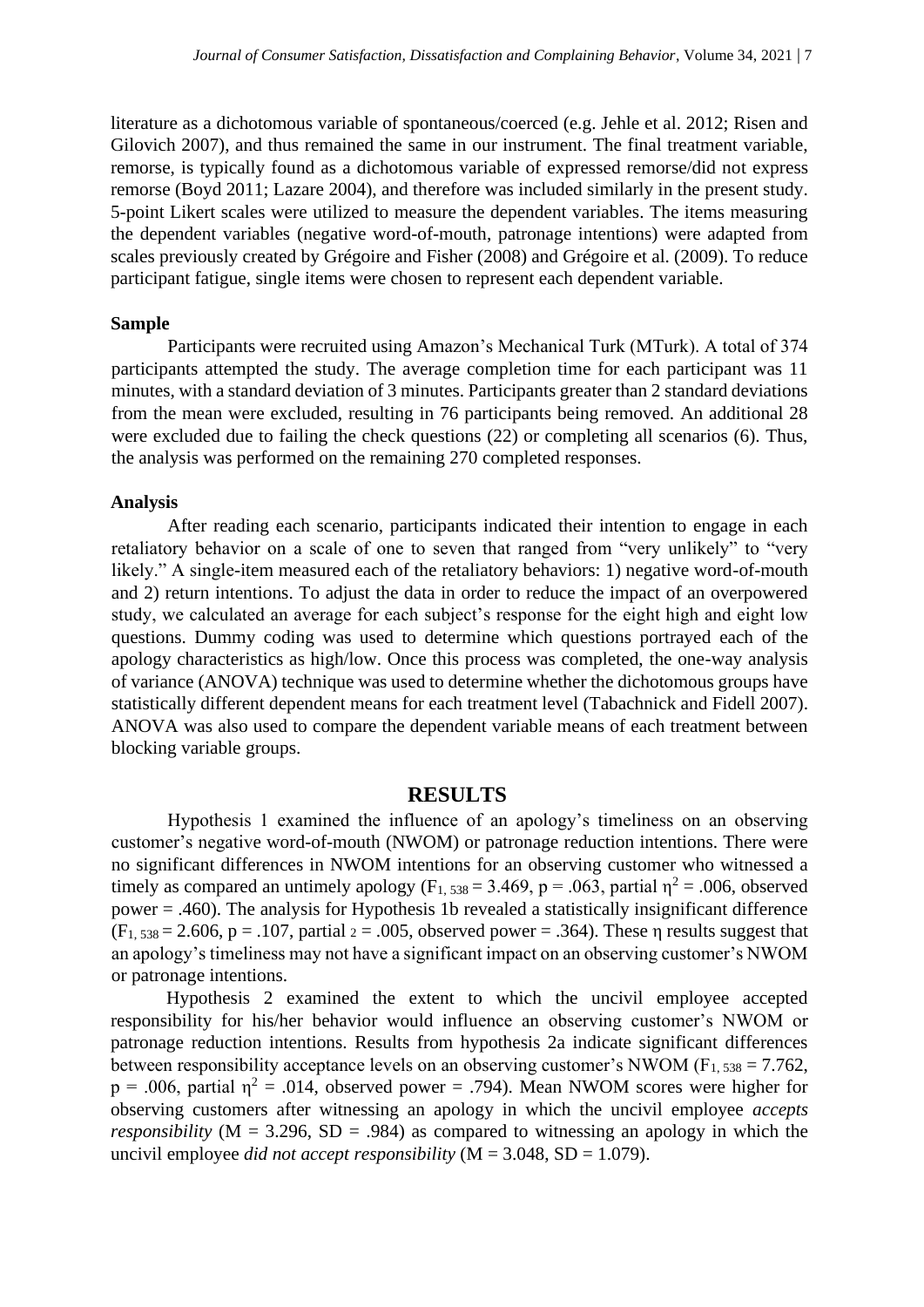In support of hypothesis 2b, significant differences between the responsibility levels on patronage reduction intentions were found  $(F_1, 538 = 6.686, p = .010,$ partial  $n^2$  = .012, observed power = .733) with respondents in the *accepts responsibility* category (M = 3.227, SD = .950) reporting higher means scores than those in the *did not accept responsibility* category ( $M = 3.006$ ,  $SD = 1.037$ ).

Hypothesis 3 considered whether the influence of an apology being initiated by the uncivil employee or someone else (e.g. manager) would impact an observing customer's NWOM and patronage intentions. Results show significant differences exist between the initiation levels related to NWOM (F<sub>1, 538</sub> = 9.850, p = .002, partial  $\eta^2$  = .018, observed power = .880), supporting hypothesis 3a.

Supporting hypothesis 3b, results show a statistically significant difference in patronage intentions (F<sub>1, 538</sub> = 15.061, p  $_2$  = .027, observed power = .000, partial  $\eta$  = .972) for individuals who witnessed an apology initiated by the uncivil employee compared to those who witnessed an apology initiated by the manager. Respondents reporting higher mean scores after witnessing an apology *initiated by the uncivil employee* (M = 3.285, SD = .954) than after witnessing an apology *initiated by the manager*  $(M = 2.949, SD = 1.056)$ .

An uncivil employee's self-initiation demonstrates a level of sincerity that is inherently expected as the moral, right response following an uncivil response. Uncivil behaviors are offensive to observers, though we as a society do recognize our own propensity to act inappropriately from time to time. When an unacceptable behavior occurs, deontic justice suggests that observers and victims expect the offender to react in a way that restores balance to the social interaction. A self-initiated apology demonstrates that the individual is cognizant of the social infraction and personally desires to repent (Folger 2001).

Hypothesis 4 postulated that an apology containing a specific statement of remorse would have an influence on an observing customer's retaliatory intentions. Significant differences indeed exist between the two remorse levels of the independent variable ( $F_{1, 538} =$ 9.622, p = .002, partial  $\eta^2$  = .018, observed power = .872), supporting hypothesis 4a Respondents reported higher mean NWOM scores after witnessing a remorseful apology (M  $= 3.310$ , SD = .980) as compared to witnessing an unremorseful apology (M = 3.034, SD = 1.081), suggesting that a remorseful apology does influence an observing customer's intention to share NWOM about the firm.

Consistent with hypothesis 4b, the analysis revealed a statistically significant difference (F<sub>1, 538</sub> = 10.466, p = .001, partial  $\eta^2$  = .019, observed power = .898) in patronage intentions for individuals who witnessed a remorseful apology as compared to the observing customer scenarios that did not include a remorse component. Respondents reported higher mean scores after witnessing an apology with a statement of remorse  $(M = 3.255, SD = .954)$ than after witnessing an apology without a statement of remorse ( $M = 2.978$ , SD = 1.033).

Remorse is a central component in restoring a sense of deontic justice. Observers seek an overt demonstration that the uncivil individual recognizes the inappropriateness of the social interaction. Delivery of a remorseful apology also informs observers and the victim that the behavior is not a central component of the uncivil individual's demeanor. Finally, the remorseful component demonstrates to others that the behavior will not continue and should not be considered as reflective of the organizational culture.

### **DISCUSSION & MANAGERIAL IMPLICATIONS**

This study empirically demonstrates the influence of four distinct apology characteristics on an observing customer's NWOM and patronage intentions after witnessing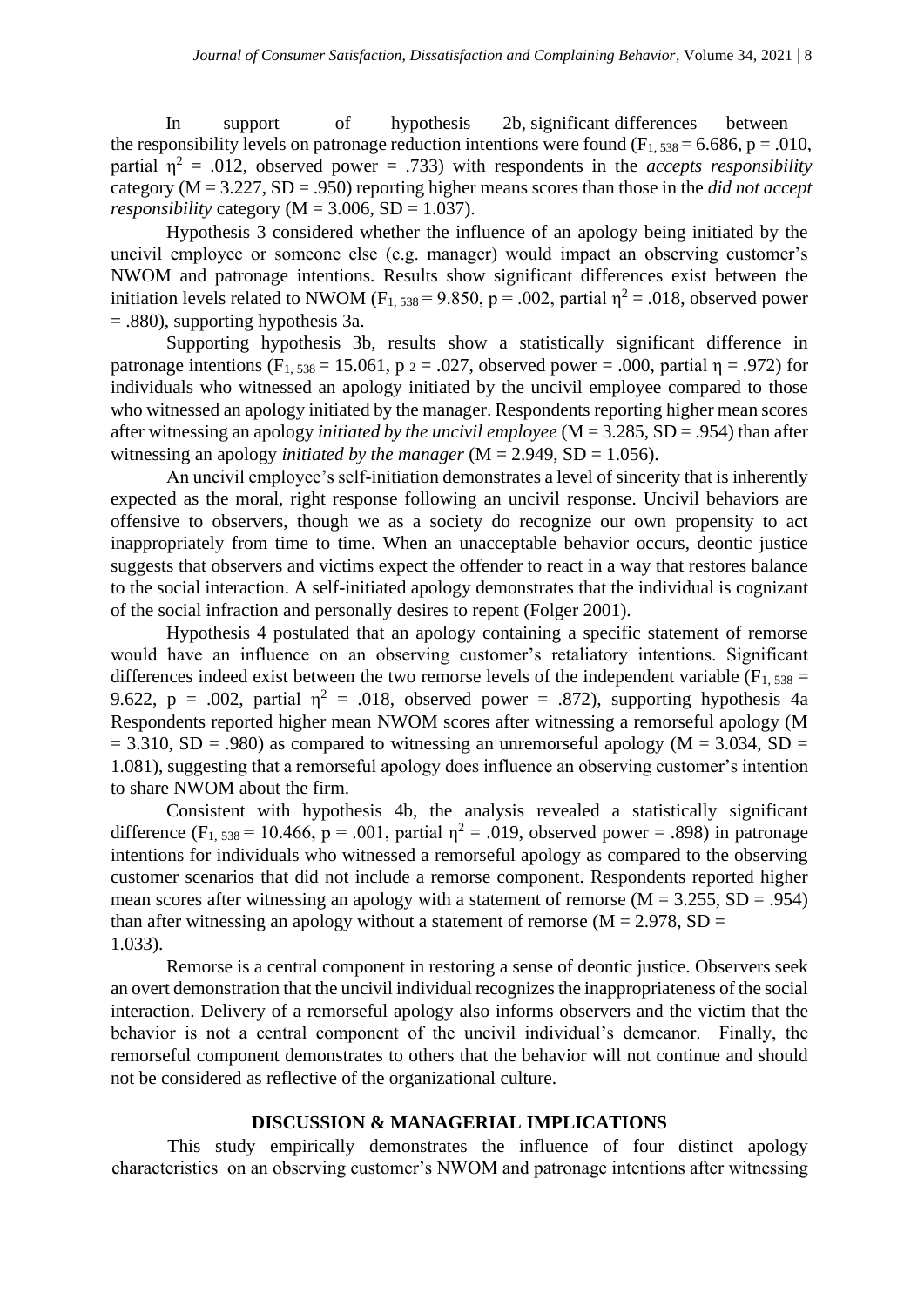an act of employee incivility directed at another employee. This study originally hypothesized that each of the four apology characteristics would have a mitigating effect on an observer's future retaliatory intentions. Our results found support for a majority of the hypotheses, suggesting that observing customers are less likely to engage in NWOM or reduce their patronage after witnessing an apology from an uncivil employee that 1) accepts responsibility, 2) is self-initiated, and 3) expresses remorse.

This study contributes to the existing marketing literature by exploring how the characteristics of an apology influence the retaliatory intentions of observing customers. This study considers an alternative perspective from previous works by considering four distinct, yet common, characteristics of an apology and how each component influences the retaliatory intentions of an observing customer. Specifically, we found that although apology timeliness is commonly recognized as an important factor in determining an apology's sincerity, it appears to have little significance for observing customers. However, when an offender accepts responsibility for their behavior, initiates the gesture, and projects a sense of remorse, observing customers are less likely to react negatively toward the firm.

## **Managerial implications**

The results of this study inform marketers of the value in considering apologies as a multi-faceted act. For onlookers, an apology offers insight into the offender's character as well as the organizational culture.

Consequently, employee behavior in the presence of customers provides information on the larger organizational culture. As a result, managers should recognize that when employees behave in an uncivil manner, observing customers are likely to hold the firm accountable.

While timeliness was not found to be significant, the timeliness of an apology may still have an impact on an observing customer's retaliatory intentions. If an apology is delayed considerably, the observing customer may miss the apology altogether, which may suggest to the observing customer that an apology was not rendered. The absence of an apology may imply that the organizational culture does not adhere to moral and social norms. Our findings suggest that an apology that is coerced from a manager does not have a positive influence on an observing customer's NWOM or patronage intentions; managers should be cautioned in coercing a uncivil employee to apologize, as observing customers may view the apology as insincere. With regard to responsibility, managers should encourage employees to take responsibility for their actions and hold employees accountable. While a manager may not seek to become a referee between employees, accepting responsibility for behaviors is important to maintaining a positive organizational culture.

Employment hiring practices that focus on an employee's moral identity and social etiquette may provide insight into how employees may affect the organizational culture. Due to the nature of a service environment, employees work in close proximity with one another and disagreements are not uncommon. When these disagreements occur, it is important that all parties adhere to moral and social norms in order to maintain a positive organizational culture. An apology that follows a disagreement reinforces a positive organizational culture. Managers should recognize the value of an apology, not only for the victim but also in terms of its effect on observing customers. Managers could instruct employees on social etiquette, including the merits of including each of the apology characteristics.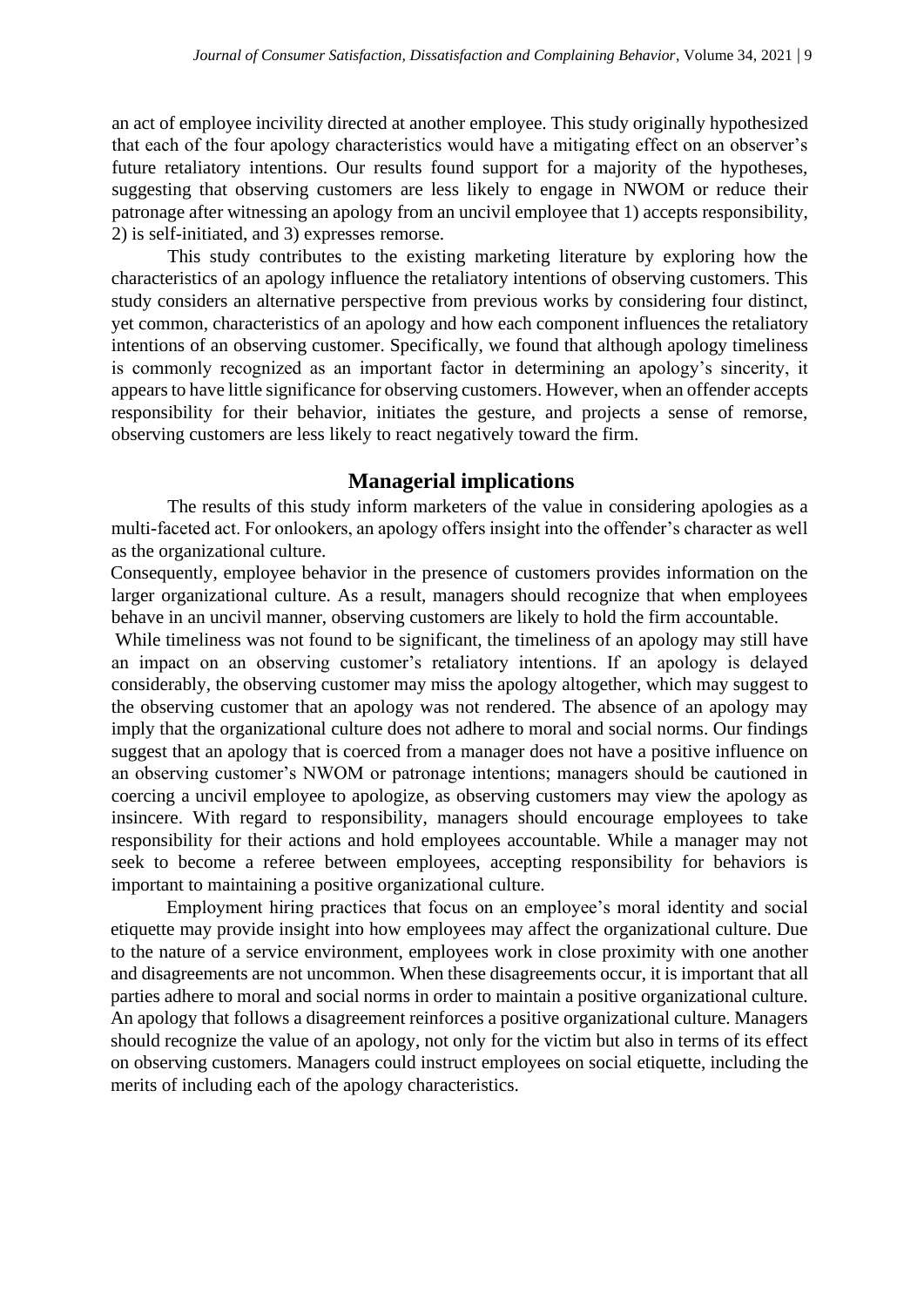## **LIMITATIONS AND FUTURE RESEARCH**

## **Limitations**

This study recognizes a number of limitations related to the study design and planned methodology. This study includes only scenario-based experiments in a restaurant context. The chosen research design resulted in a number of limitations including 1) generalizability and 2) external validity. Due to the singular context (restaurant), the findings may not be generalizable to other service contexts such as an airline, when other factors (e.g. loyalty programs) may play a role in retaliatory intentions such as patronage.

Experimental designs increase internal validity, though external validity may be limited due to the contrived nature of the experiment. Future research could use different settings and methodologies to replicate and extend the present findings. In order to test each variable while holding all other variables constant, this research relied on experimental analysis, which introduces its own set of challenges regarding the realism of the scenario. Although the severity manipulation was tested for realism and severity was captured as a bipolar variable (high versus low), actual situations may fall somewhere along a spectrum of low to high severity. Each uncivil situation is different and managers must evaluate the severity, risks, and benefits associated with each situation.

With regard to participant fatigue, the number of independent and dependent variables related to this particular study may be a limiting factor. A pre-test was conducted with a test group to ensure that the instrument was understood. Verbiage was modified for clarification based on feedback from the pre-test participants. In reality, subjects are not presented with multiple options, which vary the combination of apology components. Moreover, presenting the series of apology characteristics in rapid succession may not accurately present a realistic scenario in which a customer may be asked to make a behavioral assessment. Thus, presenting the apology characteristics in a different format (e.g. video) may enhance the subject's ability to accurately evaluate his/her own retaliatory intentions.

#### **Future Directions**

This unique study lends itself to a number of future directions. Future directions could examine the verbal components of *how* an apology was delivered to the victim. Additional examination of verbal cues such as intensity of the uncivil action (normal speaking level vs raised voice) and tone of the discourse (passive aggressive vs aggressive) merit further examination. Porath et al. (2011) also suggested that context of incivility (e.g. employee competence, mocking others) may influence an observer's desire for deontic justice. While organizations are aware of high intensity incivility (e.g. aggression and violence), low intensity incivility (e.g. racial slurs, sexist comments) may also warrant further study.

Consumers learn about brands through word-of-mouth (Kuo, Hu, and Yang 2013). As Libai, Bolton, Bugel, de Ruyter, Gotz, Risselada, and Stephen (2010) suggested it is important to understand the differences between (direct) observational learning and (indirect) negative word-ofmouth. A direct comparison of the impact of direct versus indirect learning is needed in order to understand the differential impact of each type of learning. While much research has focused on indirect learning methods (e.g. negative word-of-mouth), direct learning may have a far greater impact on those customers who observe uncivil incidents.

#### **Contact Author:**

Todd McClure University of Central Missouri **tmcclure@ucmo.edu** 660-864-6165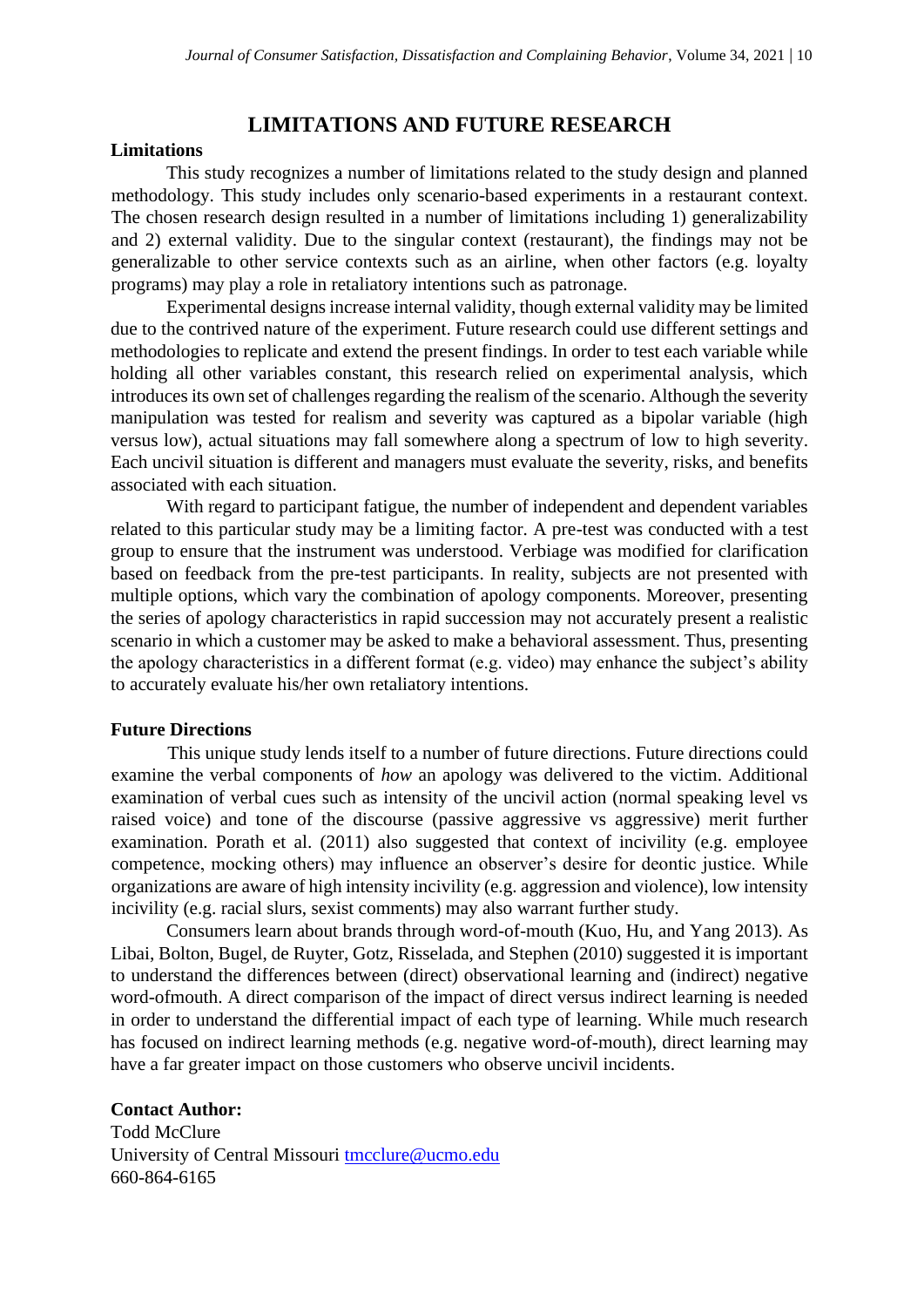### **REFERENCES**

- Andersson, L. M., & Pearson, C. M. (1999). Tit for tat? The spiraling effect of incivility in the workplace. *Academy of management review*, *24*(3), 452-471.
- Bargh, J. A., Chaiken, S., Raymond, P., & Hymes, C. (1996). The automatic evaluation effect: Unconditional automatic attitude activation with a pronunciation task. *Journal of experimental social psychology*, *32*(1), 104-128.
- Basford, T. E. (2013). Leader apologies: How content and delivery influence sincerity appraisals. *International Journal of Business and Social Science*, *4*(5).
- Basford, T.E, Offermann, L. R., & Behrend, T. S. (2014). Please accept my sincerest apologies: Examining follower reactions to leader apology. *Journal of Business*

*Ethics*, *119*(1), 99-117.

- Blodgett, J. G., Hill, D. J., & Tax, S. S. (1997). The effects of distributive, procedural, and interactional justice on postcomplaint behavior. *Journal of Retailing*, *73*(2), 185-210.
- Boyd, D. P. (2011). Art and artifice in public apologies. *Journal of business ethics*, *104*(3), 299-309.
- Bradley, G. L., & Sparks, B. A. (2009). Dealing with service failures: The use of explanations. *Journal of Travel & Tourism Marketing*, *26*(2), 129-143.
- Colquitt, J. A., & Greenberg, J. (2001). Doing justice to organizational justice. *Theoretical and cultural perspectives on organizational justice*, 217-242.
- Cropanzano, R., Goldman, B., & Folger, R. (2003). Deontic justice: The role of moral principles in workplace fairness. *Journal of Organizational Behavior*,*24*(8), 1019-1024.
- Darby, B. W., & Schlenker, B. R. (1982). Children's reactions to apologies.*Journal of Personality and Social Psychology*, *43*(4), 742.
- Darby, B.W., & Schlenker, B. R. (1989). Children's reactions to transgressions: Effects of the actor's apology, reputation and remorse. *British Journal of Social Psychology*, *28*(4), 353-364.
- Davidow, M. (2003). Organizational responses to customer complaints: What works and what doesn't. *Journal of service research*, *5*(3), 225-250.
- Dormann, C., & Zapf, D. (2004). Customerrelated social stressors and burnout. *Journal of occupational health psychology*, *9*(1), 61.
- Exline, J. J., Baumeister, R. F., Bushman, B. J., Campbell, W. K., & Finkel, E. J. (2004). Too proud to let go: narcissistic entitlement as a barrier to forgiveness. *Journal of personality and social psychology*, *87*(6), 894.
- Fehr, R., & Gelfand, M. J. (2010). When apologies work: How matching apology components to victims' selfconstruals facilitates forgiveness. *Organizational Behavior and Human Decision Processes*, *113*(1), 37-50.
- Folger, R. (2001). Fairness as deonance. *Theoretical and cultural perspectives on organizational justice*, 3-33.
- Folger, R., & Cropanzano, R. (1998). *Organizational justice and human resource management* (Vol. 7). sage publications.
- Folger, R., & Skarlicki, D. P. (2005). Beyond Counterproductive Work Behavior: Moral Emotions and Deontic Retaliation Versus Reconciliation.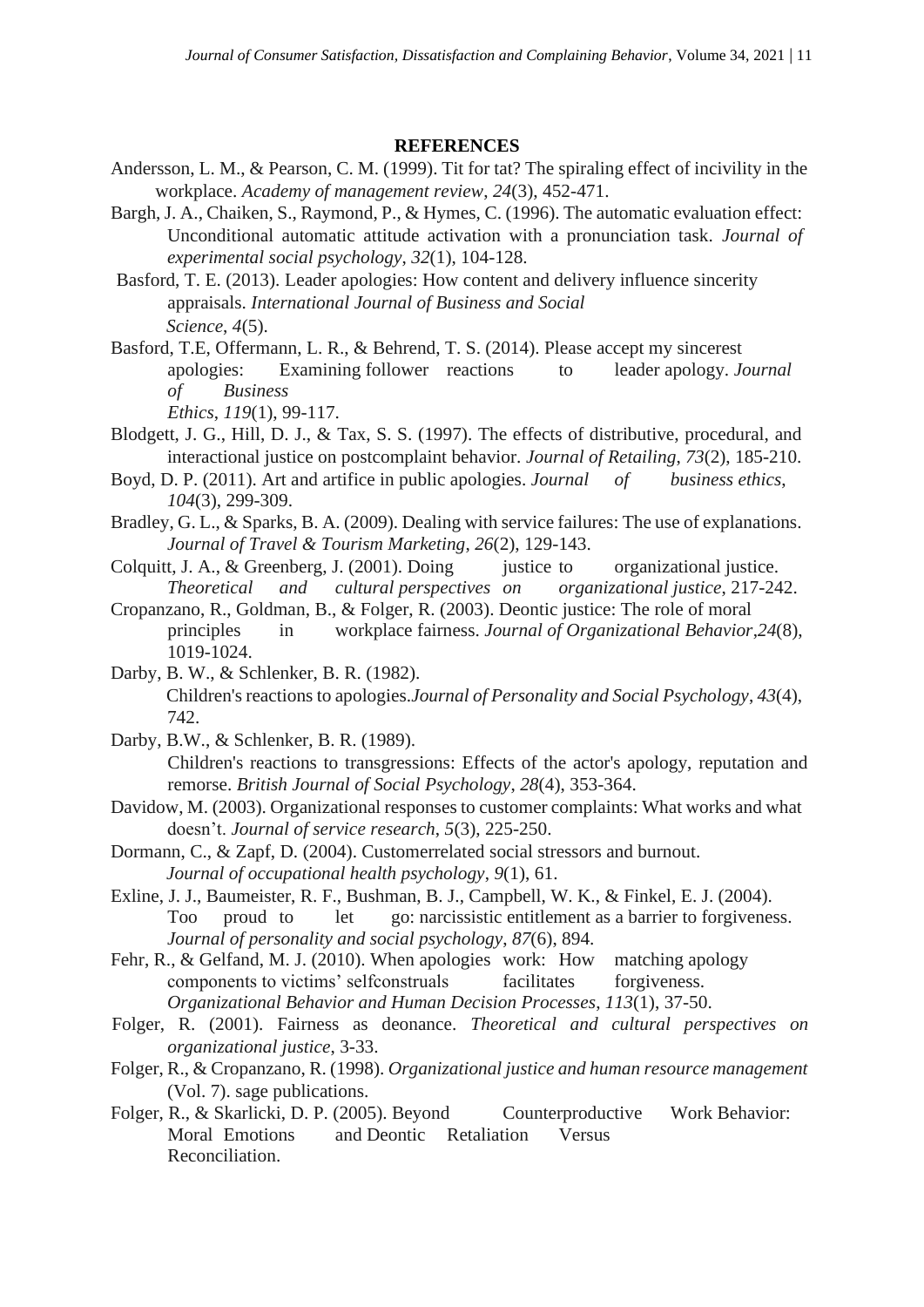- Funches, V., Markley, M., & Davis, L. (2009). Reprisal, retribution and requital: Investigating customer retaliation. *Journal of Business Research*, 62(2), 231- 238.
- Goldberg, L. S., & Grandey, A. A. (2007). Display rules versus display autonomy: emotion regulation, emotional exhaustion, and task performance in a call center simulation. *Journal of occupational health psychology*, *12*(3), 301.
- Grandey, A. A., Dickter, D. N., & Sin, H. P. (2004). The customer is not always right: Customer aggression and emotion regulation of service employees. *Journal of Organizational Behavior*, *25*(3), 397-418.
- Green, J. D., Burnette, J. L., & Davis, J. L. (2008). Third-party forgiveness: (Not) forgiving your close other's betrayer. *Personality and Social Psychology Bulletin*, *34*(3), 407- 418.
- Grégoire, Y., & Fisher, R. J. (2008). Customer betrayal and retaliation: when your best customers become your worst enemies. *Journal of the Academy of Marketing Science*, *36*(2), 247-261.
- Grégoire, Y., Tripp, T. M., & Legoux, R. (2009). When customer love turns into lasting hate: the effects of relationship strength and time on customer revenge and avoidance. *Journal of Marketing*, *73*(6), 18-32.
- Higgins, E. T. (1997). Beyond pleasure and pain. *American psychologist*,*52*(12), 1280.
- Higgins, E.T. (1998). Promotion and prevention: Regulatory focus as a motivational principle. *Advances in experimental social psychology*, *30*, 1-46.
- Hirschman, A. O. (1970). *Exit, voice, and loyalty: Responses to decline in firms, organizations, and states*. Harvard university press.
- Huang, W. H. (2008). The impact of othercustomer failure on service satisfaction. *International Journal of Service Industry Management*, *19*(4), 521-536.
- Jehle, A., Miller, M. K., Kemmelmeier, M.,
	- & Maskaly, J. (2012). How
	- Voluntariness of Apologies Affects Actual and Hypothetical Victims'

Perceptions of the Offender. *The Journal of social psychology*, *152*(6), 727-745.

- Joireman, J., Grégoire, Y., Devezer, B., & Tripp, T. M. (2013). When do customers offer firms a "second chance" following a double deviation? The impact of inferred firm motives on customer revenge and reconciliation. *Journal of Retailing*, *89*(3), 315-337.
- Karren, R. J., & Barringer, M. W. (2002). A review and analysis of the policycapturing methodology in organizational research: Guidelines for research and practice. *Organizational Research Methods*, *5*(4), 337-361.
- Kellerman, B. (2006). When should a leader apologize and when not?. *Harvard business review*, *84*(4), 72-81.
- Kim, P. H., Ferrin, D. L., Cooper, C. D., & Dirks, K. T. (2004). Removing the shadow of suspicion: the effects of apology versus denial for repairing competence-versus integrity-based trust violations. *Journal of applied psychology*, *89*(1), 104.
- Kuo, Y. F., Hu, T. L., & Yang, S. C. (2013). Effects of inertia and satisfaction in female online shoppers on repeatpurchase intention: The moderating roles of word-of-mouth and alternative attraction. *Managing Service Quality: An International Journal*, *23*(3), 168- 187.
- Lazare, A. (2004). *On apology*. Oxford University Press.
- Lewicki, R., & Bunker, B. (1996). Developing and maintaining trust in work relationships. Trust in organizations: Frontiers of theory and research, 114.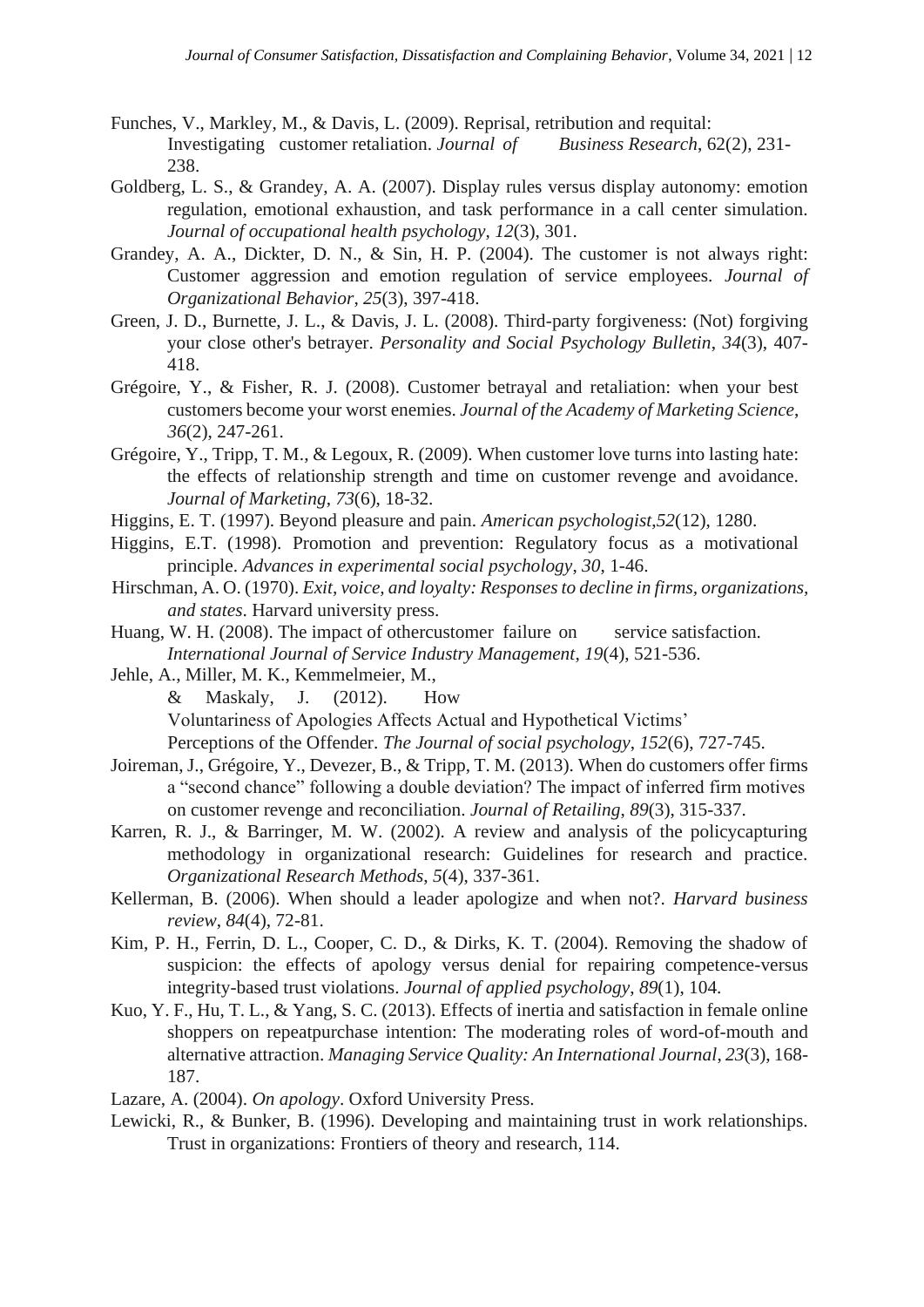- Libai, B., Bolton, R., Bugel, M.S., de Ruyter, K., Gotz, O., Risselada, H., & Stephen, A. T. (2010). Customer-toCustomer Interactions: Broadening the Scope of Word of Mouth Research. *Journal of Service Research, 13*(3), 267-282.
- O'Reilly, J., & Aquino, K. (2011). A model of third parties' morally motivated responses to mistreatment in organizations. *Academy of Management Review*, *36*(3), 526-543.
- Pearson, C. M., & Porath, C. L. (2005). On the nature, consequences and remedies of workplace incivility: No time for "nice"? Think again. *The Academy of Management Executive*, *19*(1), 7-18.
- Porath, C. L., & Pearson, C. M. (2010). The cost of bad behavior. *Organizational Dynamics*, *39*(1), 64-71.
- Porath, C. L., & Erez, A. (2009). Overlooked but not untouched: How rudeness reduces onlookers' performance on routine and creative tasks. *Organizational Behavior and Human Decision Processes*, *109*(1), 29-44.
- Porath, C. L., Macinnis, D., & Folkes, V. (2010). Witnessing incivility among employees: Effects on consumer anger and negative inferences about companies. *Journal of Consumer Research*, *37*(2), 292-303.
- Porath, C. L., MacInnis, D., & Folkes, V. (2011). It's Unfair Why Customers Who Merely Observe an Uncivil Employee Abandon the Company. *Journal of Service Research*, *14*(3), 302-317.
- Risen, J. L., & Gilovich, T. (2007). Target and observer differences in the acceptance of questionable apologies. *Journal of personality and social psychology*, *92*(3), 418.
- Roschk, H., & Kaiser, S. (2013). The nature of an apology: An experimental study on how to apologize after a service failure. *Marketing Letters*, *24*(3), 293-309.
- Rupp, D. E., & Bell, C. (2010). Retribution, moral self-regulation and self interest in the decision to punish: A moral motives extension of the deontic model of justice.
- Scher, S. J., & Darley, J. M. (1997). How effective are the things people say to apologize? Effects of the realization of the apology speech act. *Journal of Psycholinguistic Research*, *26*(1), 127-140.
- Schleien, S., Ross, H., & Ross, M. (2010). Young children's apologies to their siblings. *Social Development*, *19*(1), 170-186.
- Schlenker, B.R. (1980). *Impression management: The self-concept, social identity, and interpersonal relations* (pp. 21-43). Monterey, CA: Brooks/Cole Publishing Company.
- Singh, J., & Wilkes, R.E. (1996). When consumers complain: A path analysis of the key antecedents of consumer complaint response estimates. Journal of the Academy of Marketing Science, 24(4), 350-365
- Skarlicki, D. P., & Kulik, C. T. (2004). Third-party reactions to employee (mis) treatment: A justice perspective. Research in organizational behavior, 26, 183229.
- Smith, A. K., Bolton, R. N., & Wagner, J. (1999). A model of customer satisfaction with service encounters involving failure and recovery. *Journal of marketing research*, 356372.
- Tabachnick, B. G., & Fidell, L.S.(2007).*Experimental designs using ANOVA*. Thomson/Brooks/Cole.
- Tax, S.S., Brown, S.W., & Chandrashekaran, M. (1998). Customer evaluations of service complaint experiences: implications for relationship marketing. *The Journal of Marketing*, 60-76.